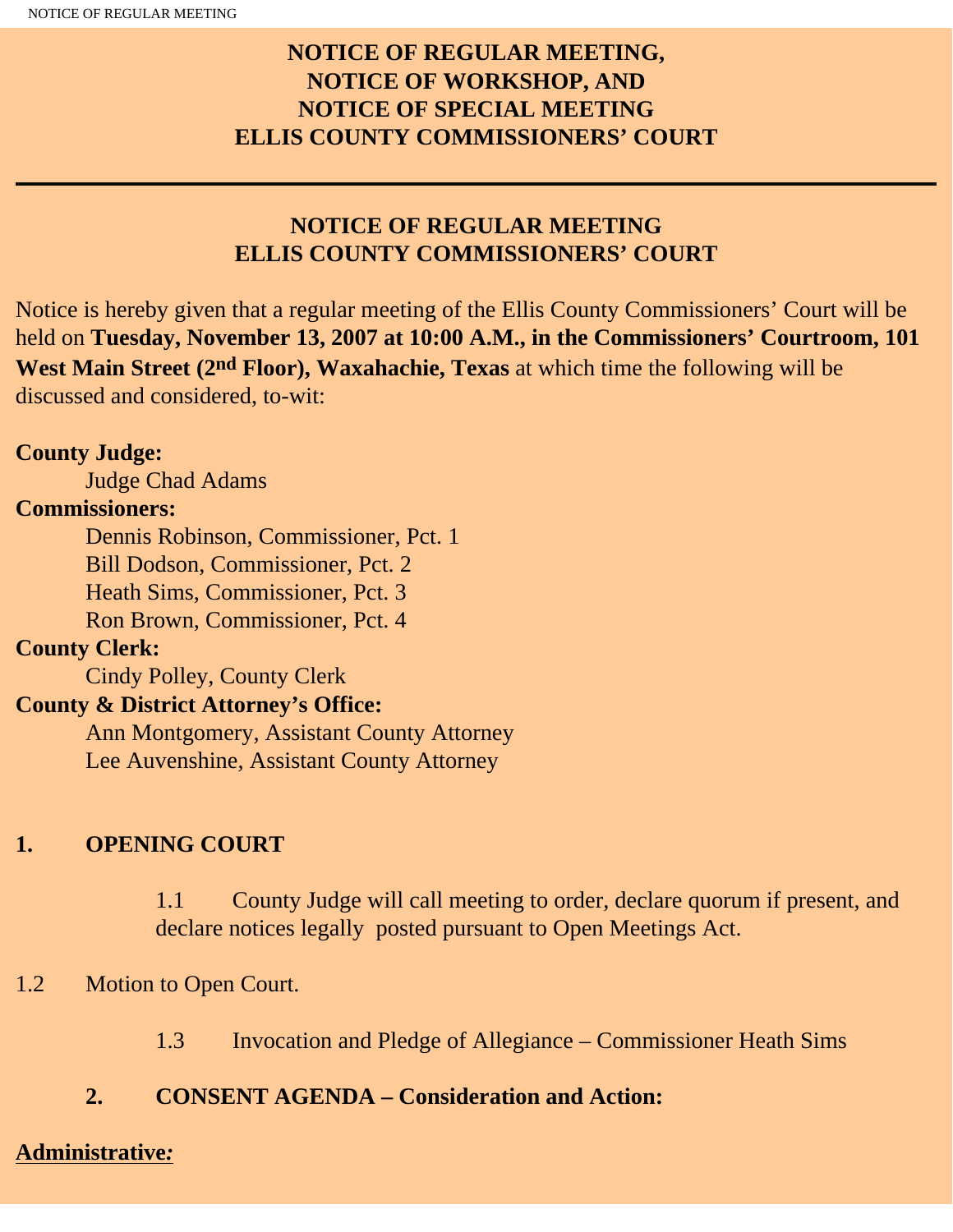A1 Approval of Regular Bills, Payroll, and Officers' Reports. A2 Approval of a Memorandum of Understanding between the Waxahachie Police Department and the Ellis County Constable's Office Precinct 3 for the use of one (1) logon to the Global mReach mobile data system for a one time expense of \$1,232.00 for the license and the first year's annual maintenance fee of \$186.00 A3 Approval of a one year bond for Ellis County Commissioner Pct. 2 Bill Dodson for the year 2008.

 A4 Approval of a resolution for Tim Glendening and Associates to apply for an additional 25% funding for the 1709 DR, flooding event June – August, 2007.

#### **Financial:**

F1 From 5-001-0015-0502 Staff Salary to 5-001-0015-0702 Repairs, 5-001-0015-0801 Supplies, 5-001-0015-0813 Inmate Medical, 5-001-0015-0814 Feeding Inmates – Ray Stewart, **Sheriff** 

> F2 From 5-001-0010-0802 Equipment, 5-001-0010-0702 Repairs, 5-001-0010- 0806 Official Bond/Dues to 5-001-0010-0703 Telephone, 5-001-0010-0807 Gen. Misc., 5-001-0010-0812 Radio, 5-001-0010-0870 Estray – Ray Stewart, Sheriff

F3 From 5-001-0390-0502 Deputy Salary to 5-001-0390-0805 Conference – Chad Adams, County Judge

> F4 From 5-001-0310-0502 Deputies Salary, 5-001-0310-0801 Supplies to 5- 001-0310-0601 Travel Reimb., 5-001-0310-0873 Main/Repair, 5-001-0310-0501 Salary, 5-001-0310-885 Sales Tax – Melanie Reed, District Clerk

F5 From 3-001-0000-0302 Fund Balance to 5-001-0010-0811 Auto Purchase – Chad Adams, County Judge

F6 From 5-011-0703-0904 Asphalt to 5-011-0703-0901 Repair/Parts – Heath Sims, Commissioner, Pct. 3

> F7 From 5-001-0010-0802 Equipment, 5-001-0010-0805 Conference, 5-001- 0010-0505 Longevity, 5-001-0010-0553 Social Security, 5-001-0010-0554 Retirement to 5-001-0010-0703 Telephone, 5-001-0010-0808 Auto Gas/Oil – Ray Stewart, Sheriff

F8 From 5-001-0015-0502 Staff Salary to 5-001-0015-0884 Auto Insurance – Ray Stewart, **Sheriff** 

F9 From 5-001-0015-0502 Staff Salary to 5-001-0015-0701 Utilities, 5-001-0015-0884 Auto Insurance – Ray Stewart, Sheriff

F10 From 5-001-0110-0802 Equipment to 5-001-0110-0819 Computer – Diana Buckley, Indigent Health Care

F11 From 5-001-0380-0601 Travel Reimbursement, 5-001-0380-0703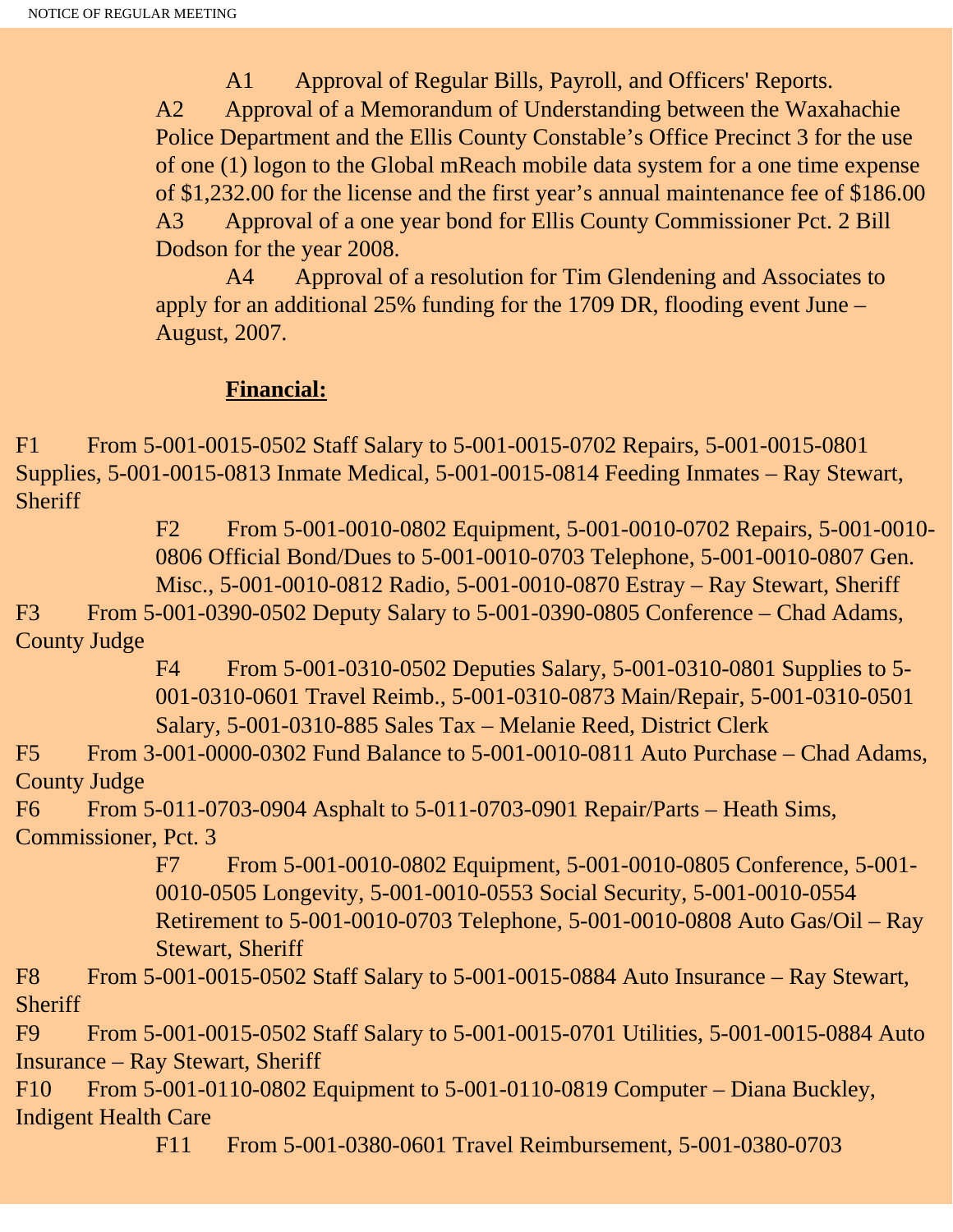Telephone, 5-001-0380-0802 Equipment, 5-001-0380-0806 Official Band/Dues, 5-001-0380-0819 Computer, 5-001-0380-0873 Maint/Rps, 5-001-0380-0888 Computer Service to 5-001-0380-0801 Supplies, 5-001-0380-0805 Conference, 5- 001-0380-0832 Visiting Judge – Greg Wilhelm, County Court at Law #1

#### **Simplified Plat:**

2.1 Simplified Plat – Mustang Business Park – 3 lots, Sherry Conyers, Pct. 2.

## **3. ADMINISTRATIVE**

3.1 Consideration and action to approve an Interlocal Cooperation Contract between County of Ellis and the City of Italy.

Heath Sims, Commissioner, Precinct 3

3.2 Consideration and action to approve an Interlocal Cooperation Contract between County of Ellis and the City of Maypearl.

Heath Sims, Commissioner, Precinct 3

3.3 Consideration and action to approve an Interlocal Cooperation Contract between County of Ellis and the City of Midlothian.

Heath Sims, Commissioner, Precinct 3

3.4 Consideration and action to approve an Interlocal Cooperation Contract between County of Ellis and the City of Milford.

Heath Sims, Commissioner, Precinct 3

3.5 Consideration and action to approve an Interlocal Cooperation Contract between County of Ellis and the City of Waxahachie.

Heath Sims, Commissioner, Precinct 3

3.6 Consideration and action to approve an Interlocal Cooperation Contract between County of Ellis and Italy ISD.

- Heath Sims, Commissioner, Precinct 3

3.7 Consideration and action to approve an Interlocal Cooperation Contract between County of Ellis and Maypearl ISD.

Heath Sims, Commissioner, Precinct 3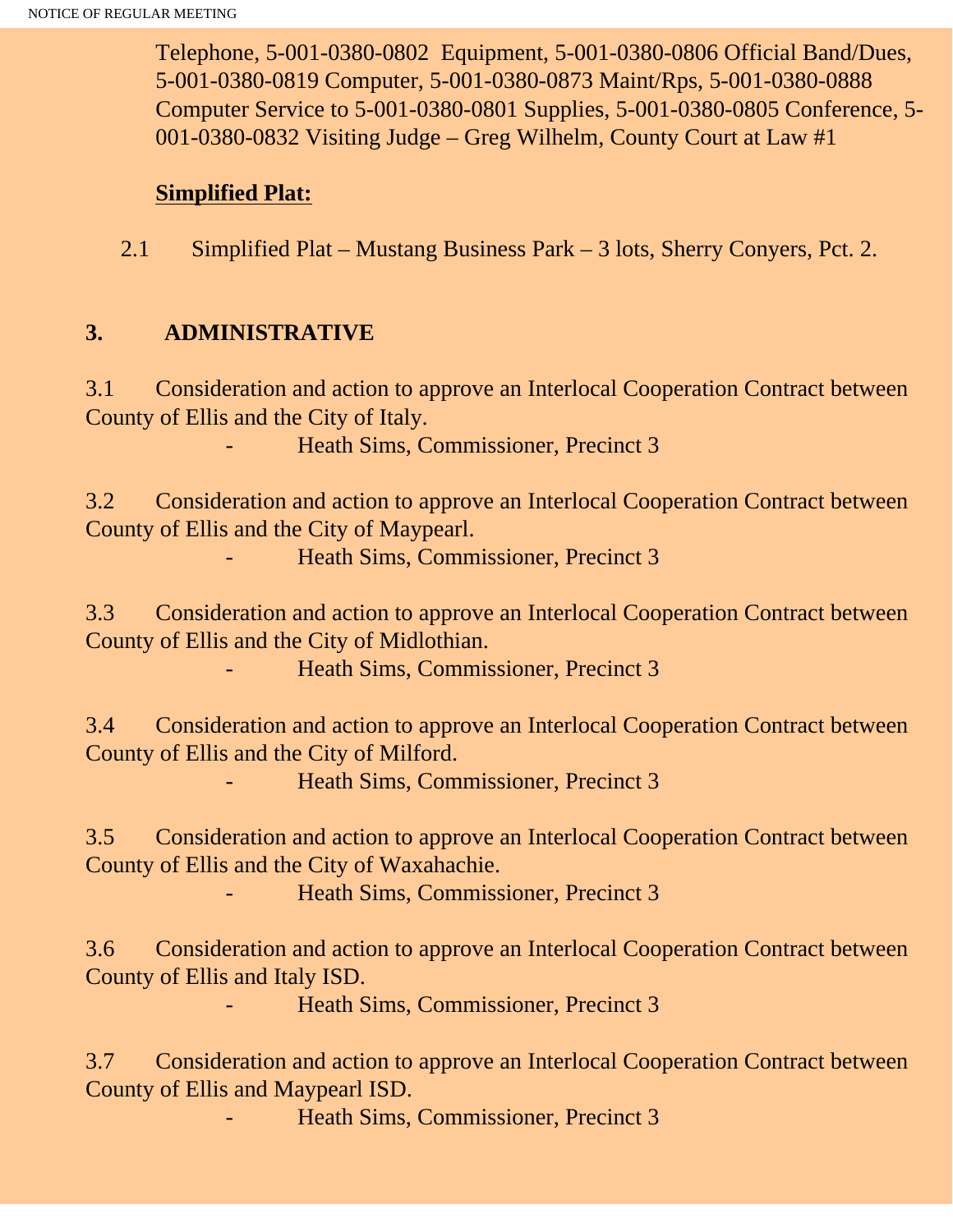3.8 Consideration and action to approve an Interlocal Cooperation Contract between County of Ellis and Milford ISD.

Heath Sims, Commissioner, Precinct 3

3.9 Consideration and action to approve an Interlocal Cooperation Contract between County of Ellis and Waxahachie ISD.

Heath Sims, Commissioner, Precinct 3

 3.10 Consideration and action to reinstate to Sidney Osteen 62.89 hours of vacation time to be used at the direction of the Ellis County Sheriff and 16 hours of sick time upon execution of the proper legal documents.

Ann Montgomery, Assistant County Attorney

3.11 Consideration and action to declare a Burn Ban for Ellis County. Jim Pharr, Fire Marshall Investigator

3.12 Consideration and action to approve the amendment to the contract with Correctional Healthcare Management for the agreed upon price increase of 2.7% or \$91,202.75 per month effective October 1, 2007 through September 30, 2008 for inmate medical services.

- Charles Sullins, Chief Deputy Sheriff

3.13 Consideration and action to appoint Mrs. Susie Toal of Ferris as the Ellis County Representative to the Ellis County Women's Building Board for a four year term starting January 1, 2008 through December 31, 2011. She is replacing Mrs. Mary Lou Ables who will be completing her term.

- Holly Davis, Special Projects Director

3.14 Consideration and action for the Ellis County Commissioners' Court to cast votes for the candidates for the Ellis Central Appraisal Board for the 2008- 2009 term. The Court has 743 votes to cast. The candidates are Linda Alvarez, Johnny Johnson, Phillip Lynch, Ken Marks and Joe Pitts.

- Holly Davis, Special Projects Director

3.15 Consideration and action to allow the County Judge to sign a letter of intent to Balfour Beatty for estimating services as construction manager at risk for an amount not to exceed \$100,000.

Joe White, County Engineer

3.16 Consideration and action to authorize the County Judge to sign any and all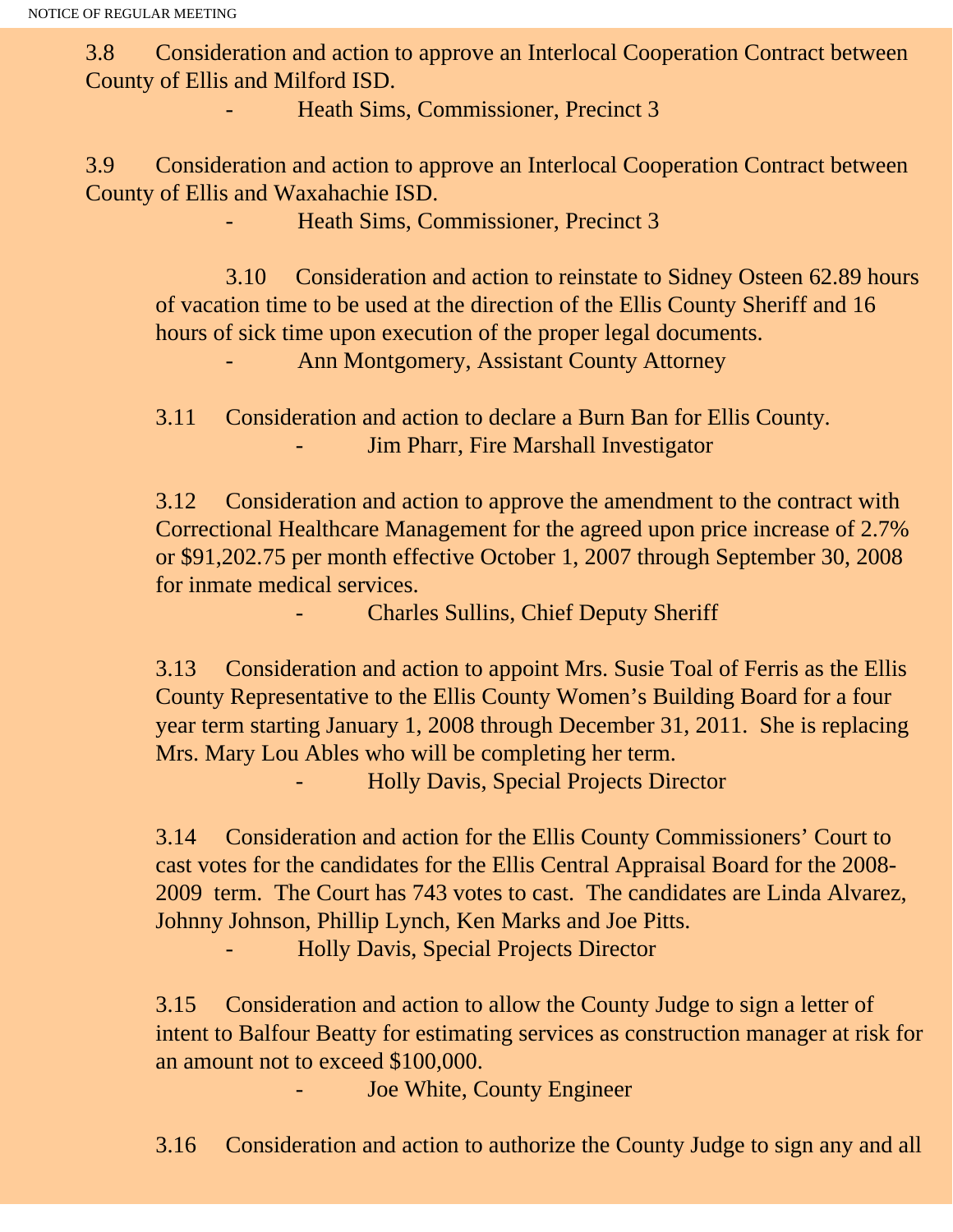documents relating to the purchase of real property on Sonoma Trail in Ennis, Texas.

Joe White, County Engineer

3.17 Consideration and action to authorize the County Judge to sign any and all documents relating to the acceptance of a donation of real property on Sonoma Trail in Ennis, Texas.

Joe White, County Engineer

 3.18 Discussion regarding potential ordinance to enact regulations pertaining to the sale of alcoholic beverages in the unincorporated area of Ellis County pursuant to Section 109.33 of the Texas Alcoholic Beverage Code.

- Ron Brown, Commissioner, Pct. 4

3.19 Consideration and action to dissolve the positions of Human Resource Director and Indigent Health Care Administrator, and consolidating the management of the Human Resource department, the Indigent Heath Care department, and the Communications department, under the Human Services Director, making all necessary staff adjustments and creating needed positions; and amend the county budget and Minute Order 69.03 to reflect the above administrative change.

Chad Adams, County Judge

# **4. DEPARTMENT OF COUNTY DEVELOPMENT**

## **Consideration and action regarding the following presented by Delton Ake, Director Department of Development:**

 4.1 To grant a variance to County of Ellis Rules, Regulations and Specifications for Subdivisions

 And Manufactured Homes as it relates to the requirement for fire hydrants located every

450', Lakegrove Addition, Lots 4,5, and 10, block 3, Michael Marshall, Pct. 3.

 4.2 Replat – Lakegrove Addition, lots 4, 5, and 10, Block 3 into Lot 4R; 5R; and 10R, Michael Marshall, Pct. 3.

4.3 Replat – Shiloh Forest, Phase 2, lots 55 and 56, Block D into lot 55R, Robert Glass,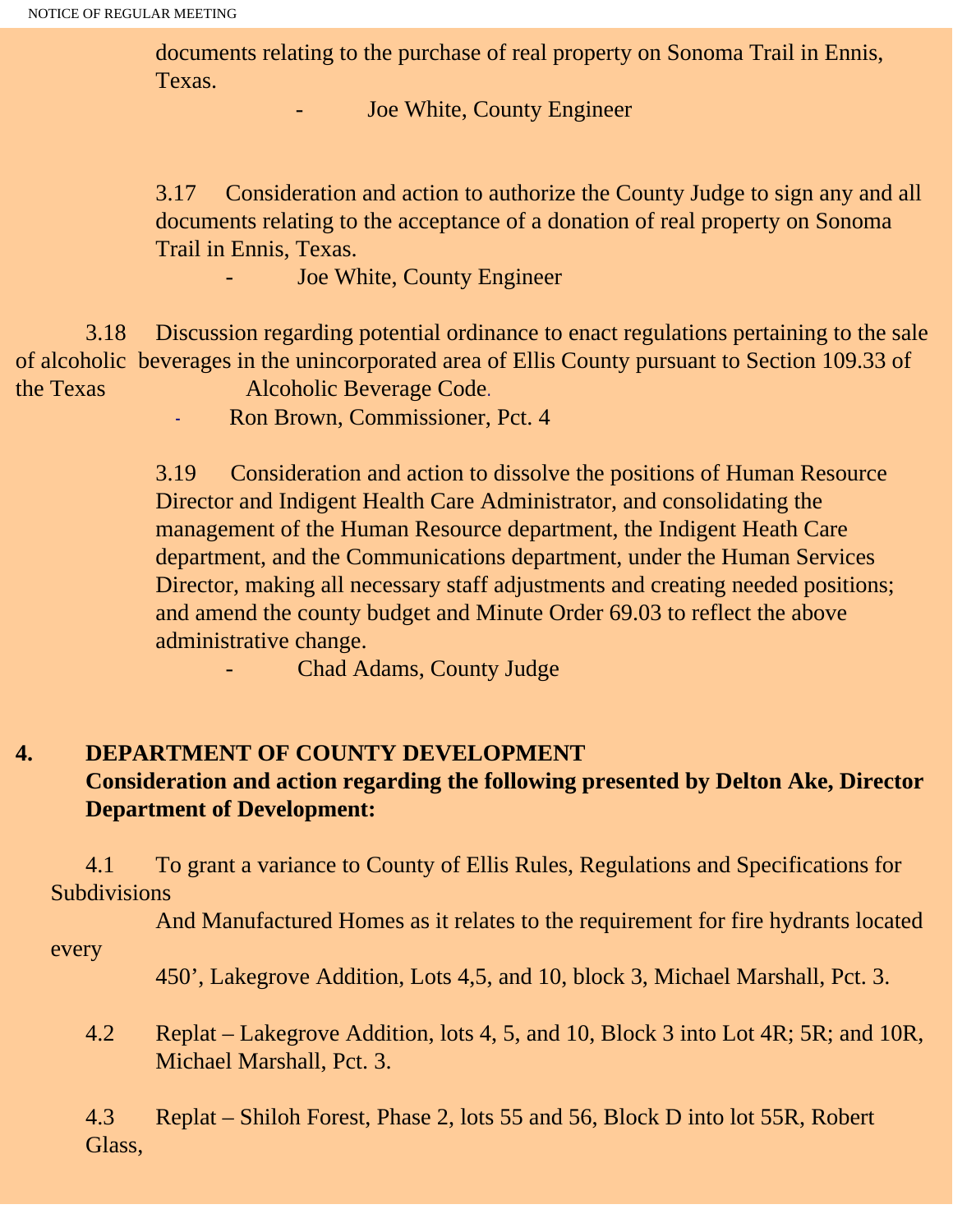Pct. 4.

 4.4 Preliminary Plat – Prairie Ridge Entryway, Ellis County Fresh Water Supply District No. 1, Pct.

4.5 Consideration and action as may be appropriate to grant a variance from County of Ellis Rules,

Regulations and Specifications for Subdivisions and Manufactured Home Parks as it relates to fire hydrant requirement of one hydrant located every 450' along a county road when subdividing, India Acres, James Strength, Pct. 1.

# **5. RECESS TO CONVENE TO EXECUTIVE SESSION**

## **6. EXECUTIVE SESSION**

"The Commissioners' Court of Ellis County reserves the right to adjourn into **Executive Session** at any time during the course of this meeting to discuss any of the matters listed in this agenda, in the order deemed appropriate, as authorized by Texas Government Code §551.072**,** or to seek the advice of its attorney and/or other attorneys representing Ellis County on any matter in which the duty of the attorney to the Commissioners' Court under the Texas Disciplinary Rules of Professional Conduct of the State Bar of Texas clearly conflicts with Texas Government Code Chapter 551 or as otherwise may be permitted under §551.072."

6.1 Pursuant to Section 551.072 of the Government Code, consultation with counsel regarding the possible purchase of real property "if deliberation in an open meeting would have a detrimental effect on the position of the governmental body in negotiations with a third person."

# *7. ADJOURNMENT OF EXECUTIVE SESSION*

# **8. ADJOURNMENT**

Signed this the 9th day of November, 2007.

\_\_\_\_\_\_\_\_\_\_\_\_\_\_\_\_\_\_\_\_\_\_\_\_\_\_\_\_\_\_\_\_\_\_\_

Chad Adams Ellis County Judge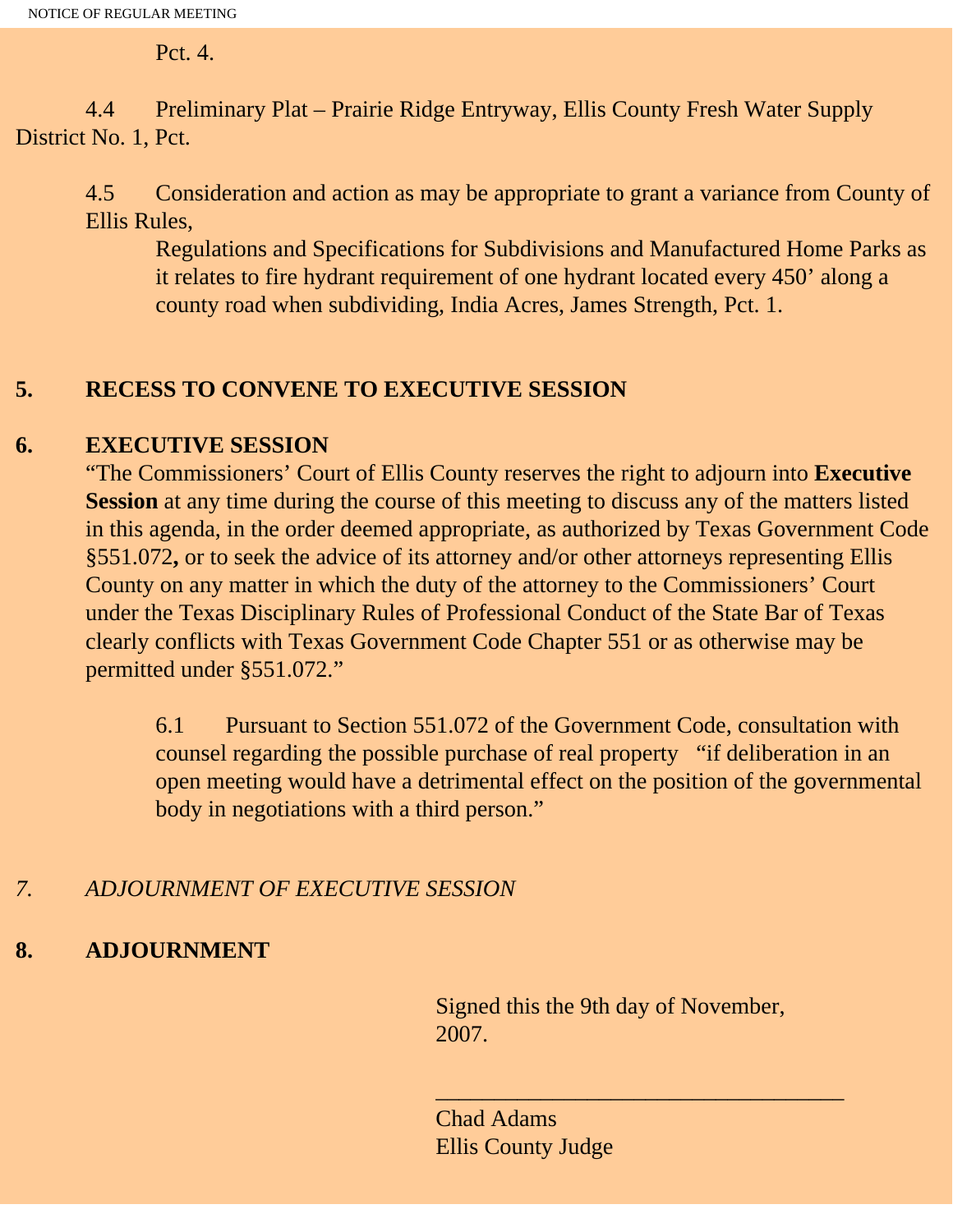I, the undersigned, County Clerk of the Ellis County Commissioners Court do hereby certify that the above Notice of Regular Meeting of the Ellis County Commissioners Court is a true and correct copy of said Notice, that I received said Notice, and it was posted at the doors of the Ellis County Courthouse, a place readily accessible to the general public at all times on the 9th day of November, 2007, at \_\_\_\_\_\_\_\_\_\_\_\_ a.m./p.m.

Cindy Polley, County Clerk

By\_\_\_\_\_\_\_\_\_\_\_\_\_\_\_\_\_\_\_\_\_\_\_\_\_\_\_\_\_\_\_\_\_\_

 The Commissioners Court reserves the right to consider and take action on the above agenda items in any particular order.

 Anyone wishing to address the Commissioners Court concerning a posted agenda item must make a formal request by presenting a "Participation Form" to the County Clerk at least 10 minutes prior to the beginning of the meeting.

 If you or your representative, have a disability that requires special arrangements and you plan to attend this public meeting, please contact the County Judge's Office at (972) 825-5011 within 72 hours of the meeting. Reasonable accommodations will be made to meet your needs at the meeting.

## **NOTICE OF WORKSHOP ELLIS COUNTY COMMISSIONERS' COURT**

Notice is hereby given that a **Workshop** will be held on Wednesday, November 14, 2007 at 9:00 a.m. at the Ellis County Courthouse in the Jury Room, 101 West Main St, 2<sup>nd</sup> Floor, Waxahachie, Texas, the following item will be discussed:

# **Workshop – no action will be taken**

Presentation by Pate Transportation Partners and discussion regarding potential transportation improvement program for Ellis County, including information regarding Pass-Through financing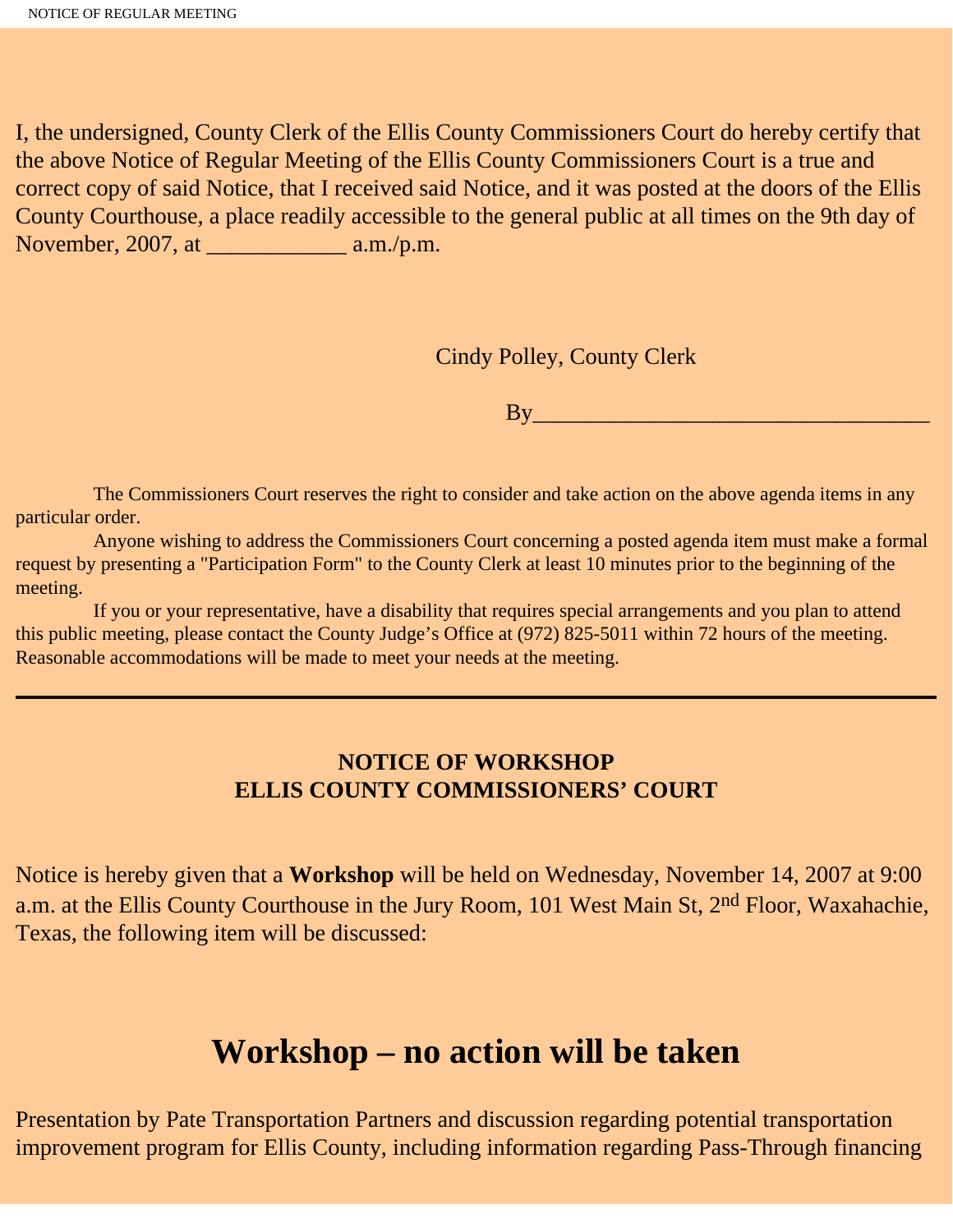and other financing tools.

A. Scott Young, P. E., Pate Transportation Partners

Signed this the 8th day of November, 2007.

\_\_\_\_\_\_\_\_\_\_\_\_\_\_\_\_\_\_\_\_\_\_\_\_\_\_\_\_\_\_\_\_\_\_\_\_\_\_

Chad Adams Ellis County Judge

I, the undersigned, County Clerk of the Ellis County Commissioners' Court do hereby certify that the above Notice of Workshop Meeting of the Ellis County Commissioners' Court was posted at the doors of the Ellis County Courthouse, a place readily accessible to the general public at all times on the 8h day of November, 2007 at \_\_\_\_\_\_\_\_\_\_\_\_\_\_\_\_\_\_\_\_\_\_\_.M.

Cindy Polley, County Clerk

 $Bv$ 

Anyone wishing to address the Commissioners Court concerning a posted agenda item must make a formal request by presenting a "Participation Form" to the County Clerk at least 10 minutes prior to the beginning of the meeting.

If you or your representative has a disability that requires special arrangements and you plan to attend this public meeting, please contact the County Judge's Office at (972) 825-5011 within 72 hours of the meeting. Reasonable accommodations will be made to meet your needs at the meeting.

# **NOTICE OF SPECIAL MEETING ELLIS COUNTY COMMISSIONERS' COURT**

Notice is hereby given that a special meeting of the Ellis County Commissioners' Court will be held on **Thursday, November 15th, 2007 at 8:30 a.m., in the Commissioners' Courtroom, 101 West Main Street (2nd Floor), Waxahachie, Texas** at which time the following will be discussed and considered, to-wit:

## **County Judge:**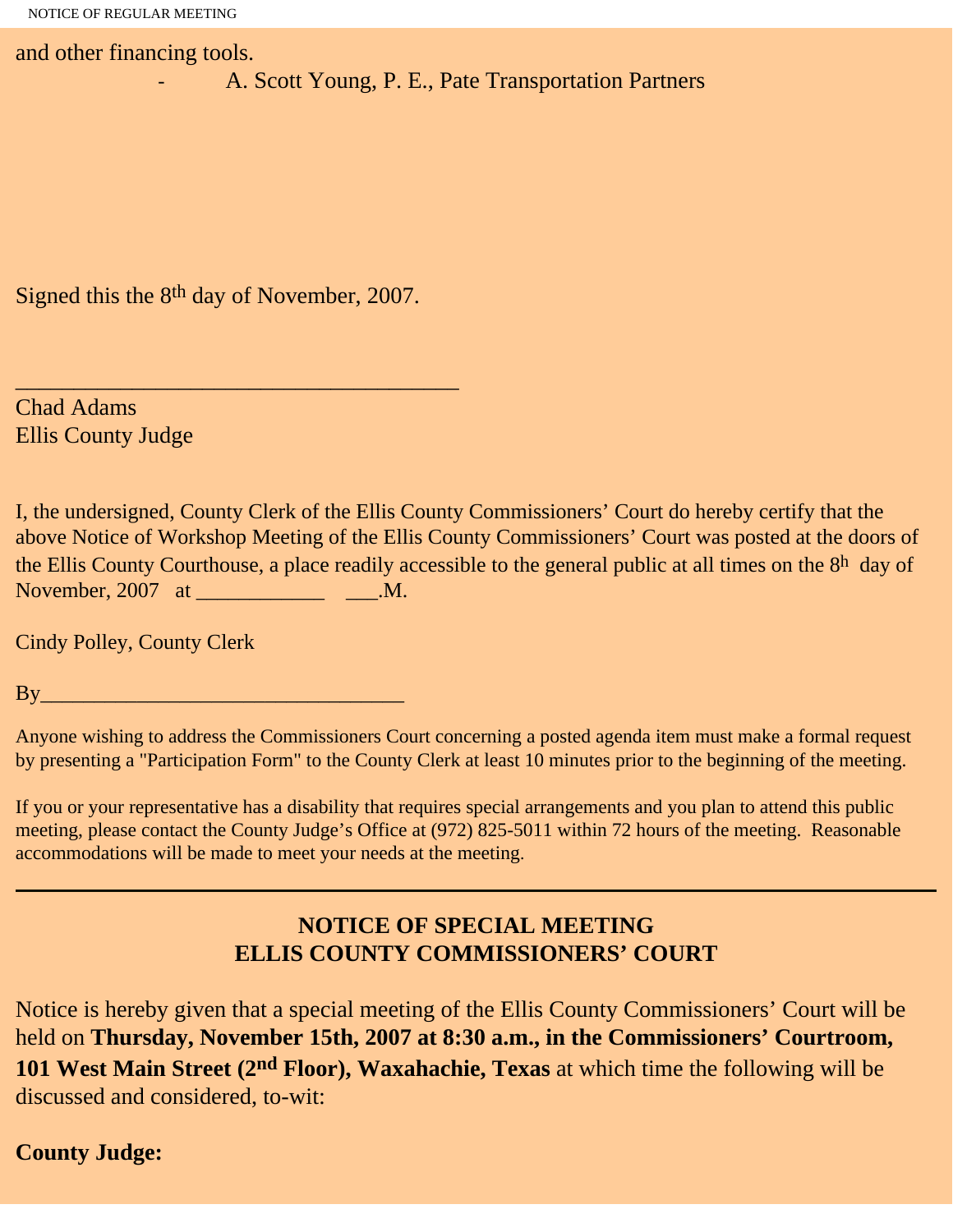NOTICE OF REGULAR MEETING

#### Judge Chad Adams

#### **Commissioners:**

 Dennis Robinson, Commissioner, Pct. 1 Bill Dodson, Commissioner, Pct. 2 Heath Sims, Commissioner, Pct. 3 Ron Brown, Commissioner, Pct. 4

# **County Clerk:**

Cindy Polley, County Clerk

# **County & District Attorney's Office:**

 Ann Montgomery, Assistant District Attorney Lee Auvenshine, Assistant District Attorney

## **1. OPENING COURT**

1.2 County Judge will call meeting to order, declare quorum if present, and declare notices legally posted pursuant to Open Meetings Act.

#### 1.2 Motion to Open Court.

1.4 Invocation and Pledge of Allegiance –

## *2. ELECTIONS*

2.1 Consideration and action regarding the canvass of the Special Amendment Election, held on November 6, 2007, as required by Section 67.003 of the Texas Election Code.

Jane Anderson, Elections Administrator

2.2 Consideration and action regarding the canvass of the City of Midlothian Local Option Election, held on November 6, 2007, as required by Section 67.003 of the Texas Election Code.

Jane Anderson, Elections Administrator

#### **3. ADJOURNMENT**

Signed this 9th day of November, 2007